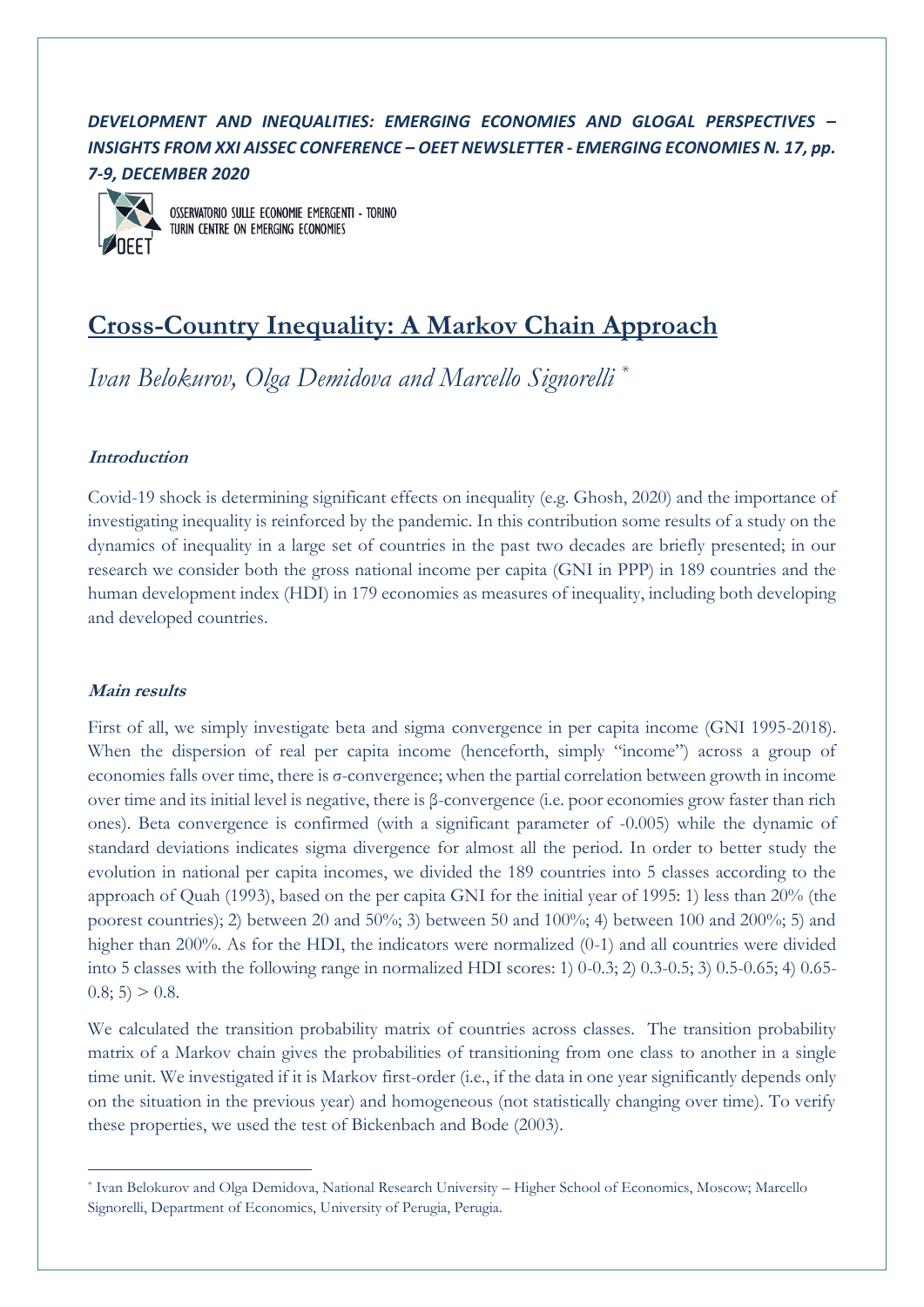In the case of per capita GNI, the Markov property of the transition matrix was confirmed, but the homogeneity was not confirmed. Possibly, this was due to the fact that dynamics of the economy has changed after the financial crisis in 2007-2008. Therefore, we decided to use the transition matrix for 2006-2018 that resulted to be Markov first-order and also homogeneous.

This matrix (Table 1) has large values for the diagonal elements, which indicates a high probability of remaining in the same class, namely a low probability of mobility: the probability of moving (up or down) to a neighboring class is already very small as between 0.009 to 0.032, while transition to a class beyond the neighboring classes are at zero probability. Shorrock's Index, characterizing the degree of mobility of countries between classes, is equal to 0.0418, indicating a low mobility of countries.

| Group in t-1 period | Group in t period |            |            |            |            |  |
|---------------------|-------------------|------------|------------|------------|------------|--|
|                     |                   |            |            |            |            |  |
|                     | 0,97058824        | 0,02941176 |            |            |            |  |
|                     | 0,0212766         | 0,95390071 | 0.0248227  |            |            |  |
|                     |                   | 0,0102459  | 0,95696721 | 0.03278689 |            |  |
|                     |                   |            | 0,02258065 | 0.96129032 | 0,01612903 |  |
|                     |                   |            |            | 0,0097561  | 0,9902439  |  |

*Table 1. Transition probability matrix (GNI) 2006-2018*

*Source: authors' elaboration*

As for HDI, data were available only since 2000 and we used data for 179 countries. We found confirmation that this matrix is Markov first-order and homogeneous. We calculated transition probability matrix (see table 2) and found that also this matrix has large values for the diagonal elements. And the Shorrock's Index, which characterizes the degree of mobility of countries between classes, is equal to 0.0312, even smaller than in the case of per capita GNI. This tells us that countries are less mobile when changes in HDI are considered, as upgrading from one human development class to another is even more difficult than upgrading in terms of per capita GNI only.

| Group in t-1 period | Group in t period |            |            |            |            |  |  |
|---------------------|-------------------|------------|------------|------------|------------|--|--|
|                     |                   |            |            |            | b          |  |  |
|                     | 0,97916667        | 0.02083333 |            |            |            |  |  |
|                     | 0,01195219        | 0,98207171 | 0.0059761  |            |            |  |  |
|                     |                   | 0,00153846 | 0,96461538 | 0,03384615 |            |  |  |
|                     |                   |            | 0,01445087 | 0,96242775 | 0,02312139 |  |  |
|                     |                   |            |            | 0,0132626  | 0,9867374  |  |  |

*Table 2 - Transition probability matrix (HDI) 2000-2018*

*Source: authors' elaboration*

## **Key conclusions and policy implications**

Inequality is a persisting phenomenon. The generally positive dynamics evidenced also a significant inertia – especially considering HDI. The results of our analysis strongly suggest the adoption of more appropriate growth policies to improve the upward mobility in terms of per capita GNI, and, more necessarily and importantly, development policies favouring a higher positive mobility in terms of Human Development Index, which point to the importance of education and health policies alongside economic